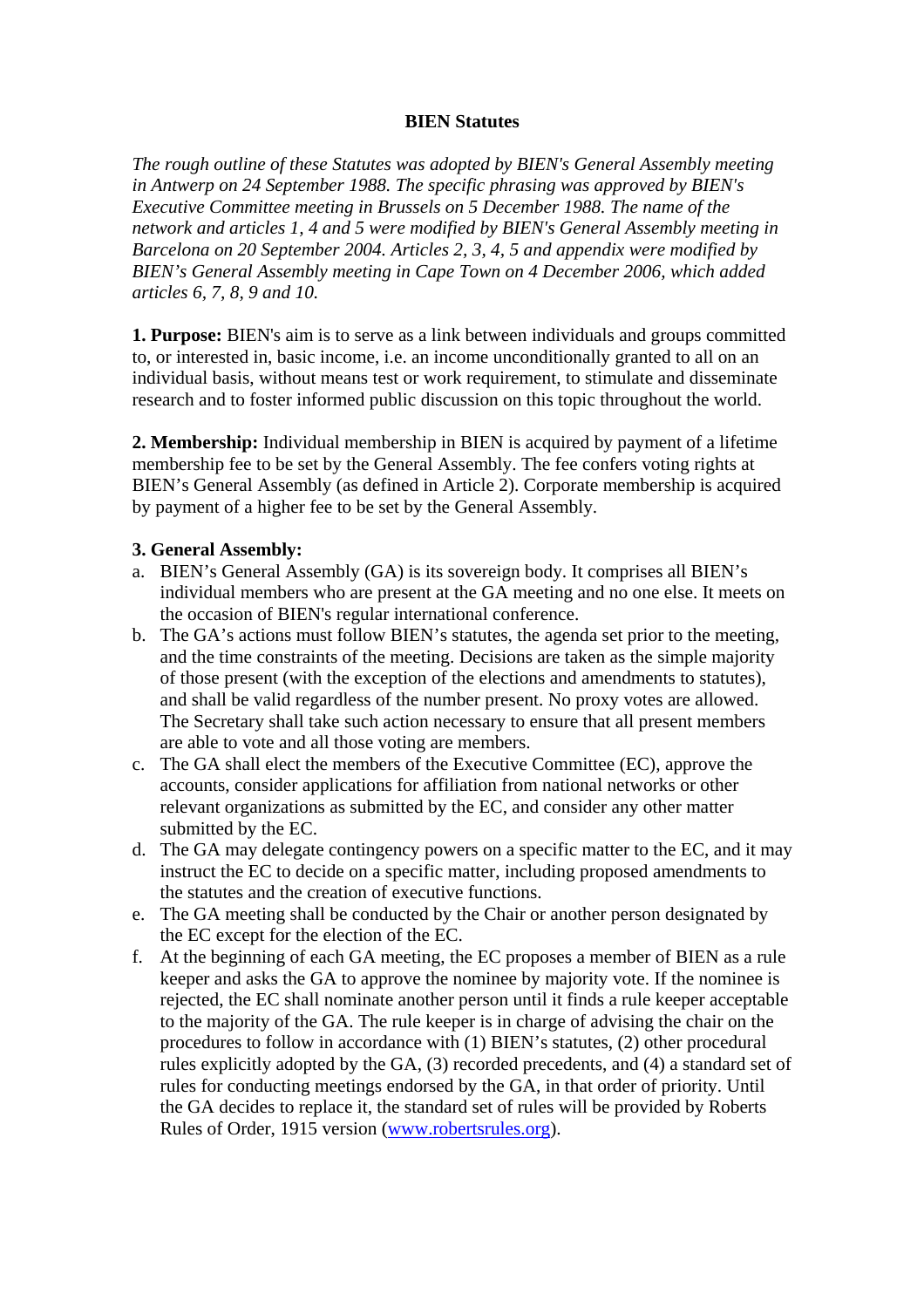- g. The time and date of each meeting of the General Assembly shall be chosen by the EC. The Secretary shall notify the membership of the date of each meeting of the General Assembly by email not later than 120 days in advance of each meeting.
- h. At least 30 days prior to the GA meeting, the Secretary shall send to the membership, by email, the agenda of the meeting, including any motions and proposed amendments to the statutes, the parliamentary procedure to be used, the publication information of that procedure, and, if possible, where it can be found on the web.

# **4. Executive Committee:**

- a. The Executive Committee (EC) shall administer the affairs of BIEN in between meetings of the General Assembly (GA). Within the limits set by the decisions of the GA, the committee takes any action it judges useful to the pursuit of BIEN's purposes.
- b. The EC shall consider and decide upon any specific matter remitted to it by the GA.
- c. The EC shall call for bids for organizers of the next BIEN International Congress and shall determine the location of the Congress unless it decides to put that issue before the GA. The EC shall appoint a person or a committee to organize the Congress.
- d. The EC consists of no more than the following 9 members, and with the consent of the GA, it may be reduced to not less than 5 members:
	- 1. CHAIR (or CO-CHAIR) OF THE EXECUTIVE COMMITTEE (EC)
	- 2. VICE-CHAIR (or CO-CHAIR) OF THE EC
	- 3. SECRETARY (& TREASURER)
	- 4. NEWSLETTER EDITOR
	- 5. WEB MANAGER
	- 6. REGIONAL COORDINATOR
	- 7. AT LARGE MEMBER
	- 8. AT LARGE MEMBER
	- 9. CONGRESS ORGANIZER
- e. EC members serve for a 2-year term commencing at the end of the General Assembly meeting and concluding either at the end of the next GA meeting or two years and six months after their election, whichever comes first.
- f. The Congress Organizer ( $9<sup>th</sup>$  member of the EC) shall be appointed by the EC. His or her term of office begins when appointed and ends at the close of the GA meeting at the Congress he or she organizes. He or she will be a full voting member of the EC during his or her term of office. If an elected member of the EC is appointed to organize the next Congress the EC may appoint someone else from the Congress Organizing Committee to be the  $9<sup>th</sup>$  voting member of the EC. He or she is a full, voting member of the EC in all ways except one: he or she serves at the discretion of the rest of the EC. His or her duties can be changed or his or her position terminated at any time by a majority decision of the EC.
- g. The EC must define and may change the duties of each of the nine members of the EC. The EC must publish (on its website or by an email sent to members) the duties of each office. It must make the duties of each office available to the members for reference during the General Assembly. The EC may not change the duties of an elected member during his or her term of office without his or her consent.
- h. The EC may create any additional executive functions it deems in the interest of BIEN. It may appoint non-EC-members to fulfil these functions. The EC shall publish (as above) the executive functions it has established, the duties of each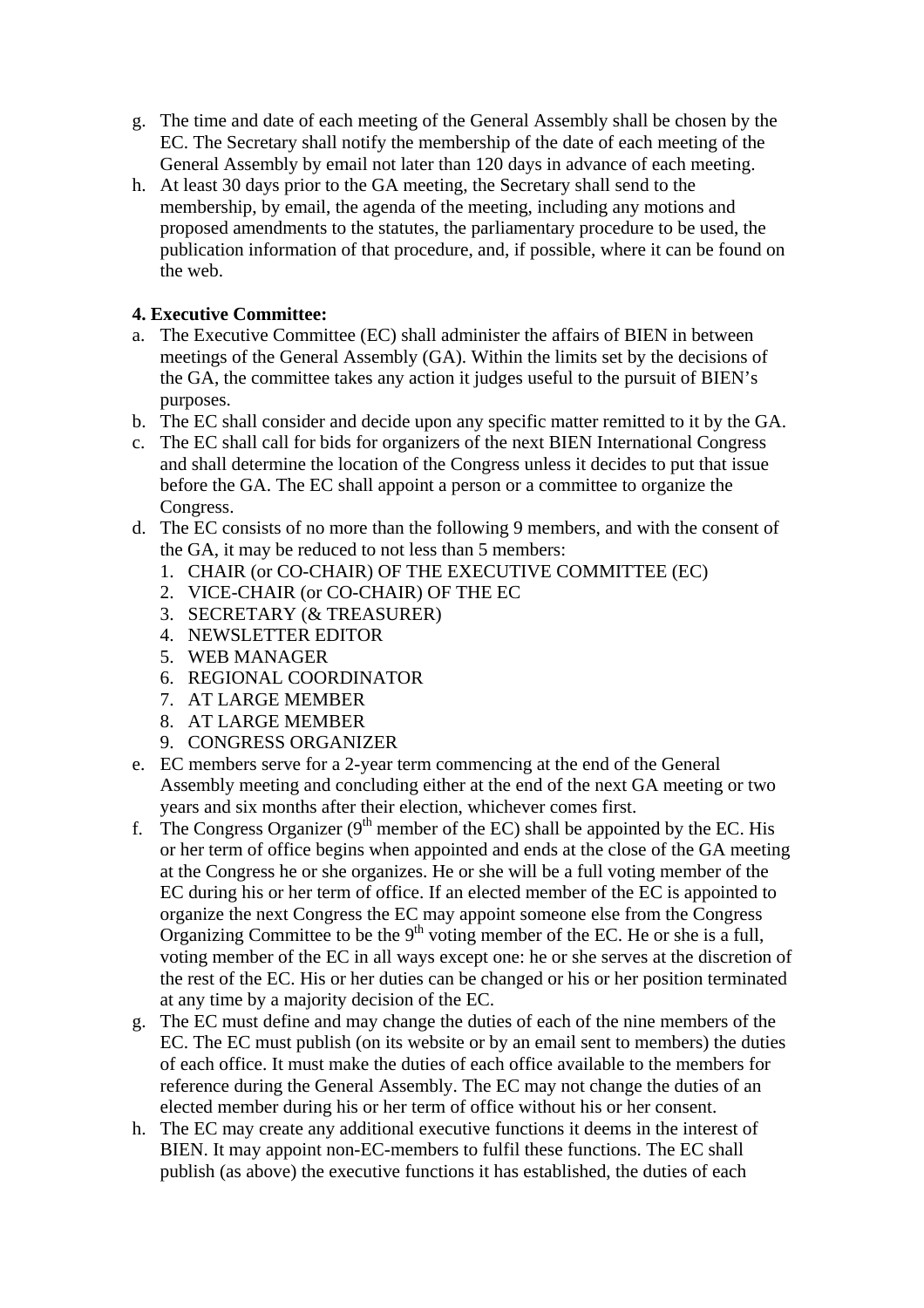function, and the person who will be fulfilling each function. Such appointees serve at the discretion of the EC, which can change their duties at any time, and they do not have voting rights at EC meetings.

- i. Meetings of the EC shall observe whatever rules of procedure are acceptable to a majority of its members. Votes, if requested by the Chair, may be taken in person or by phone or email if agreeable to a majority of the members.
- j. The EC shall meet at least once between each Congress and once during each Congress at the Chair's initiative. It may meet more often if agreeable to a majority of the members. The Chair shall notify the members of the EC of the time and location of each meeting of the EC after attempting to find an agreeable time and place. If funds are needed and available, the EC may decide that BIEN shall pay a member's transportation to an EC meeting.
- k. The Chair may invite non-members to attend meetings of the Executive Committee if it is acceptable to a majority of EC members, but they may not vote.
- l. The EC shall negotiate the terms of any contract to be entered into by BIEN and may delegate this task to one or more of its members by majority vote.
- m. The EC shall consider applications for affiliation from national networks or other relevant organizations and, when considered in accordance with the requirements for affiliation, pass them on to the GA for final approval.
- n. The EC shall report its accounts to the GA and request approval.
- o. If any member of the EC is unable to perform his or her duties during his or her term of office, he or she shall inform the Chair. The EC may appoint a non-voting member to perform his or her duties or ask another member of the EC to perform his or her duties.

**5. International Board:** BIEN's International Board consists of all present and former members of the Executive Committee and of representatives from relevant organizations whose list is determined by the General Assembly. It meets to take decisions within the competence of the General Assembly that cannot wait until the latter's next meeting. Its chair is elected for a two-year term by the General Assembly using the procedure specified in Article 7.

**6. Amendment of Statutes**: The GA can amend the statutes according to the following procedure: The Secretary must receive the proposed amendment in writing or by email in time to put the proposal on the agenda for the GA meeting and notify the membership of such a proposal by email 30 days in advance of the meeting. The Secretary may decline to put a proposed amendment on the agenda if he or she does not receive the proposed amendment at least 45 days in advance of the meeting. Proposed amendments must be seconded at the GA meeting before they can be discussed. The GA may make small changes to proposed amendments before approval as long as they do not constitute new proposals. The rule keeper shall determine whether a proposed change in an amendment is small or whether it constitutes a new proposal.

**7. Elections:** The members of the EC and the Chair of the International Board are elected by the General Assembly in the following manner:

a. The Chair shall turn the conducting of the meeting over to the Chair of the International Board during elections for members of the EC and shall resume conducting the meeting when the election for the new Chair of the International Board begins. If either the Chair or the Chair of the IB happen to be candidates for the election they are supposed to preside over, or if for some other reason it is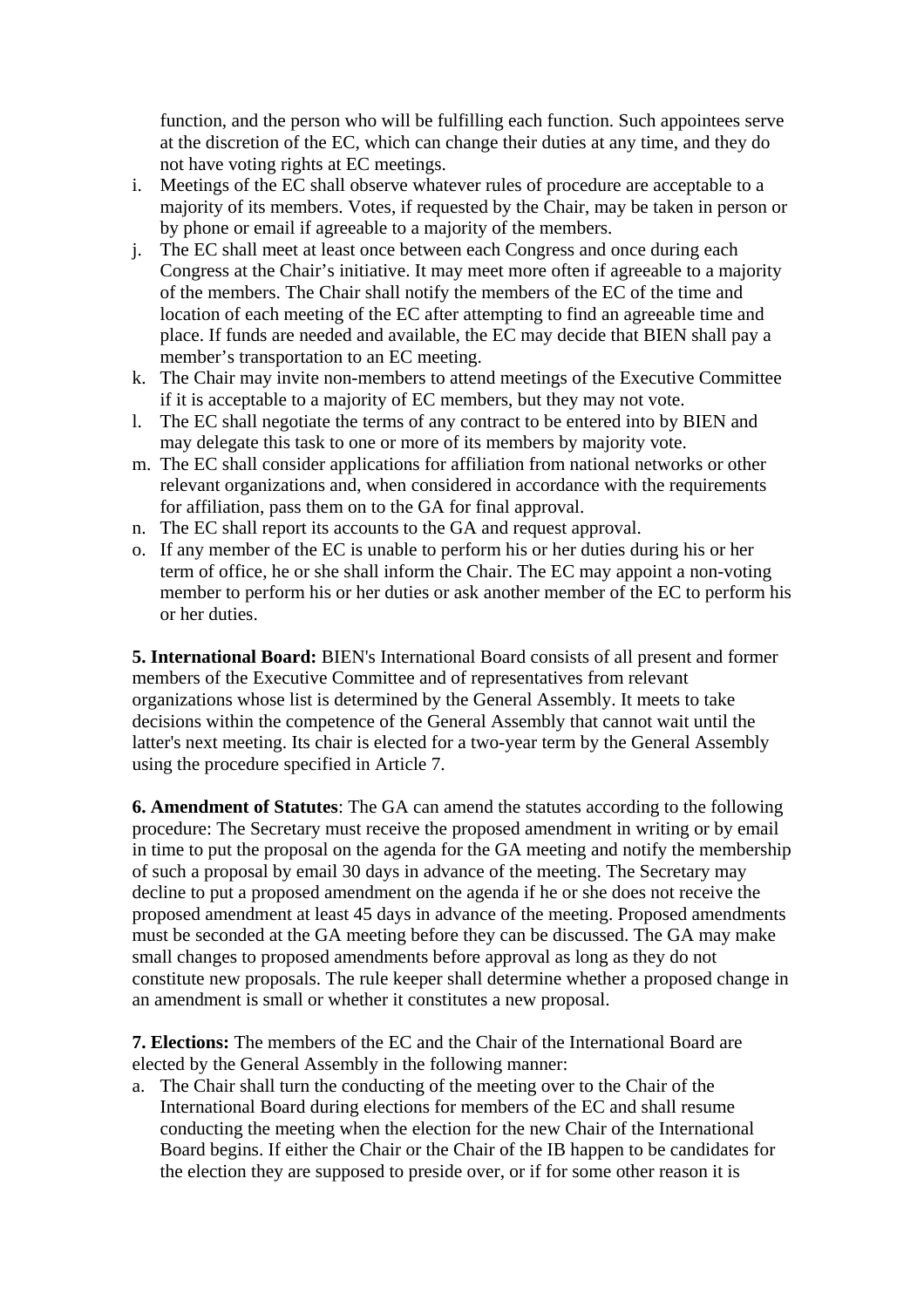inappropriate or impossible for them to fulfil this role, they are replaced in that capacity by another member of BIEN nominated by the EC and endorsed by the GA with a simple majority.

- b. Candidates must be nominated and seconded by members in advance of the meeting. The nomination must be accepted by the candidate and the candidate must be a member of BIEN. On accepting a nomination a candidate must declare that he or she is willing and able to fulfil the duties of that office as described by the committee. Nominations and seconds are to be received by the Secretary in writing or by email no later than the night before the GA meeting and no earlier than 120 days in advance of the meeting. The Secretary shall make a sign-up sheet available at the International Congress for nominations.
- c. The General Assembly shall have an election by show of hands for each of the following offices one at a time in the following order:
	- 1. CHAIR (or CO-CHAIR) OF THE EC
	- 2. VICE-CHAIR (or CO-CHAIR) OF THE EC
	- 3. SECRETARY AND TREASURER
	- 4. NEWSLETTER EDITOR
	- 5. WEB MANAGER
	- 6. REGIONAL COORDINATOR
	- 7. AT LARGE MEMBER
	- 8. AT LARGE MEMBER
	- 9. CHAIR OF THE INTERNATIONAL BOARD
- d. Two candidates may declare an intention to run as Co-Chairs of the EC (rather than Chair and Vice-Chair) but they shall be elected or rejected one at a time if they are opposed by candidates running as a Chair and a Vice-Chair.
- e. The person conducting the meeting may ask for discussion of the nominees and may ask the nominees to address the membership within the time-constraints of the meeting.
- f. For each office, the person conducting the meeting will ask for a vote by a show of hands (among the members) for each of the candidates. Each member may vote for one candidate only. The candidate receiving a majority of the votes cast attains the office. If no candidate receives a majority of the votes cast, the election will follow immediate runoff voting (a variation of instant runoff voting): The candidate receiving the least number of votes is dropped and another vote is taken immediately without further discussion. This process is repeated until one candidate gets a majority of the votes cast. If a vote between two candidates is tied each receiving 50%, the decision will be made by a coin toss.
- g. If there is only one candidate for any office the person conducting the meeting shall call for a vote by acclamation.

#### **8. Impeachment:**

- a. A member of the Executive Committee may be impeached on the ground that he or she has exercised his or her power improperly or has failed to carry out his or her duties satisfactorily.
- b. Any five members of the EC or any 25 members of BIEN may institute impeachment proceedings against a member of the EC by notifying the Chair of the International Board (IB) in writing of the charges and sending a copy to the accused.
- c. Not later than seven days after receiving the charges, the Chair of the IB shall inform all IB members, including all current members of the EC, including the one